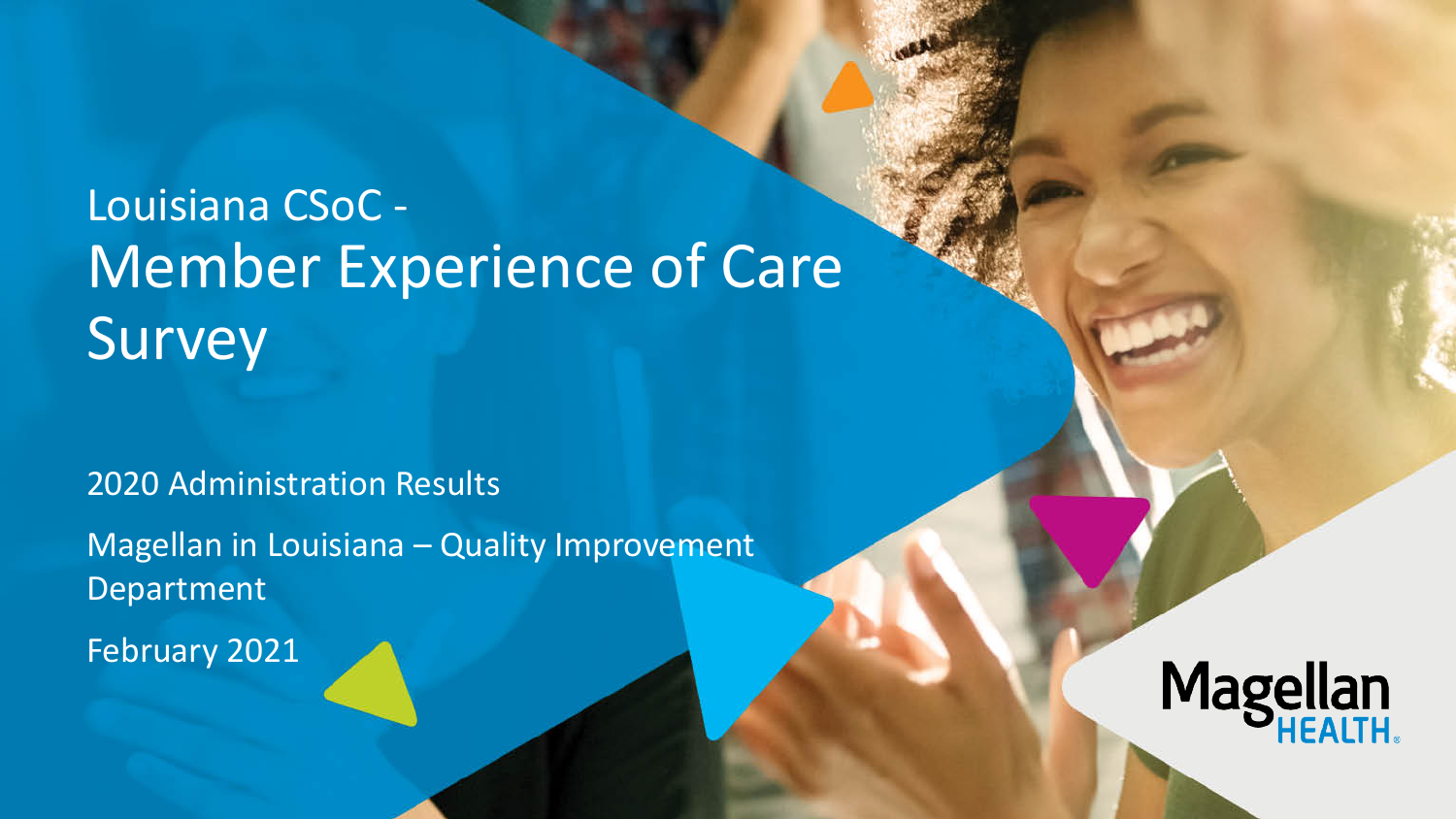## Survey Design



- **Survey Design**  Adapted from the Consumer Assessment of Healthcare Providers and Systems (CAHPS®) and the Experience of Care and Health Outcomes (ECHO®)
- **Meets Accreditation Standards**  National Committee for Quality Assurance (NCQA)
- **17 Questions**  Likert rating scale to assess the experience of youth and caregivers enrolled in CSoC.

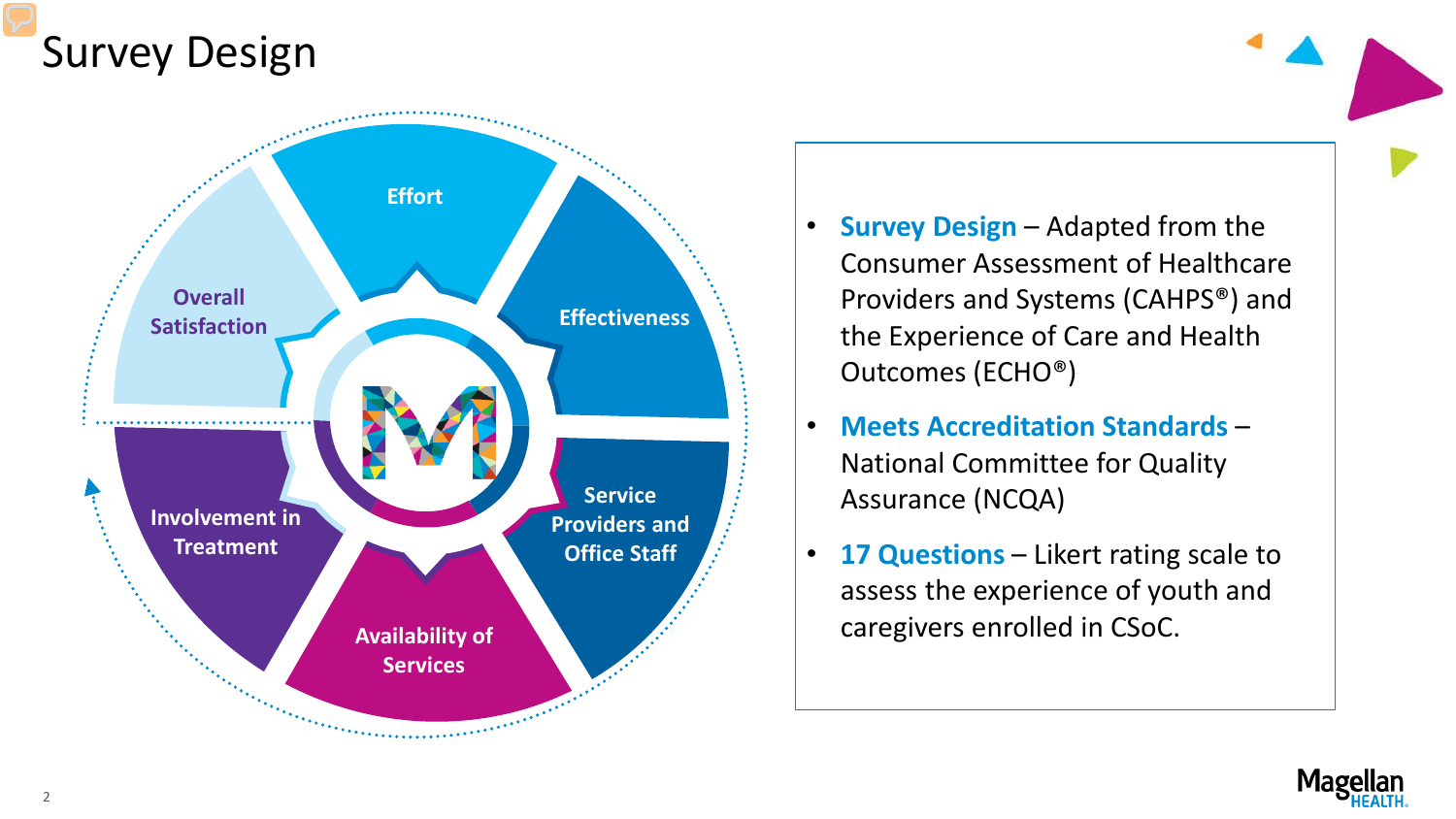### Procedures

#### Procedural Changes Made in 2020 **Response Categories** Response Categories

- **Survey Design –** In 2020, respondents were asked about their experience with "CSoC (Magellan)" instead of "Magellan" because that is how Magellan is known to CSoC youth and caregivers.
- **COVID – 19:** In-person administration was changed to telephonic administration due to restrictions inperson meetings in response to COVID-19.
- **Natural Disasters:** Hurricanes in Fall 2020 delayed administration, which required a reduced administration period from 30 days to 21 days.

- Likert ratings are categorized by emotion.
- Results are primarily shown by the % of positive responses as depicted in the figure below.



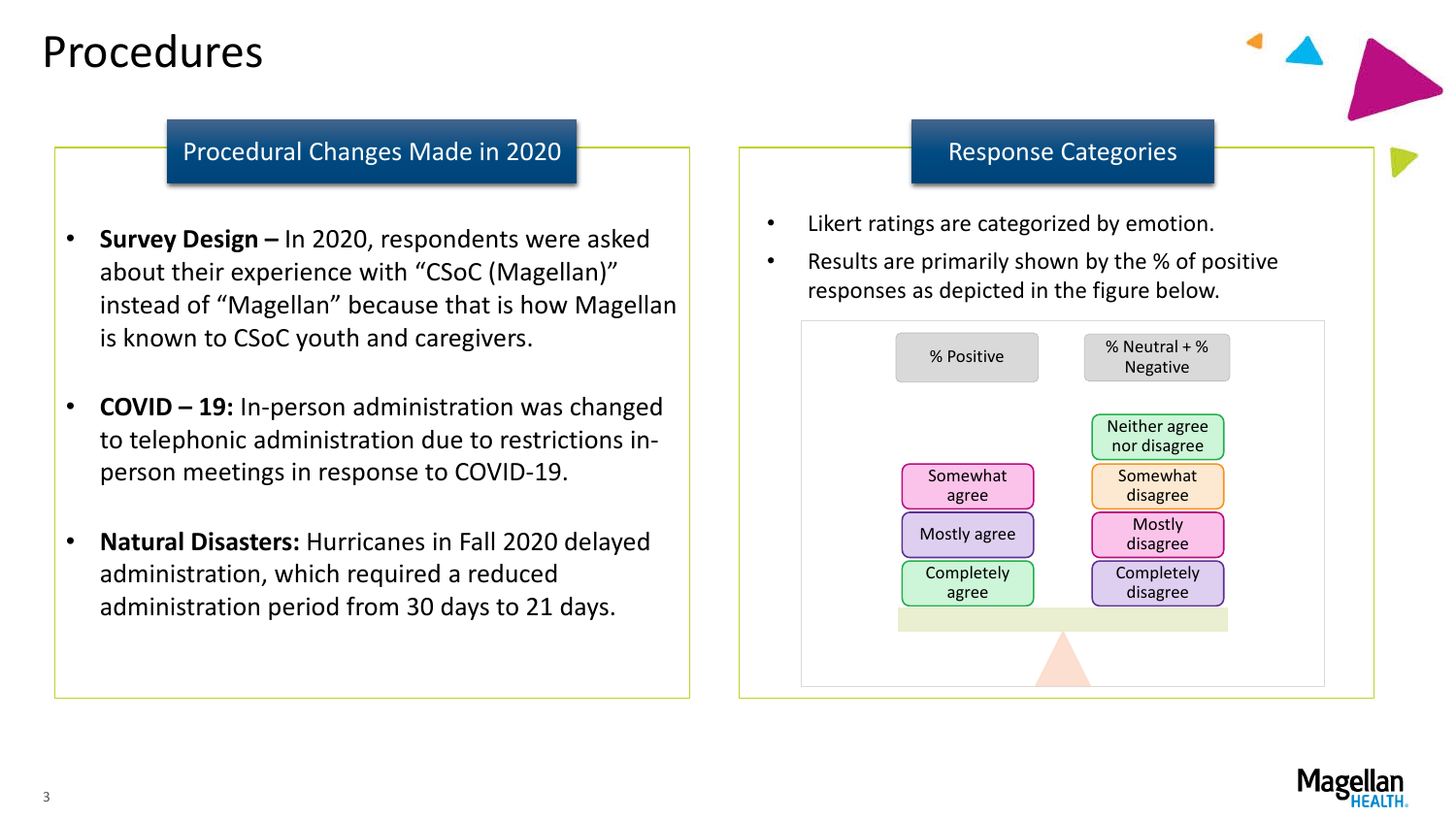### Respondents

*Take Away* − 2020 was the highest response rate the CSoC program has achieved since 2015.

#### **Response Rate**

- 93.85% response rate in 2020 (n = 358)
- Exceeded statistical sample size requirements (n = 385) – ensures high external validity of results (i.e., confidence to use results to generalize to larger CSoC membership).
- Statistically significant ↑in response rate from 2019 –  $85.98\%$  (N = 485).

#### **Respondent Demographics**

- There was no statistical difference between the age, gender, race, and ethnicity of the response group and the CSoC membership.
- The equivalent representation in the response group to the larger CSoC membership – ensures high external validity of results (i.e., confidence to use results to generalize to larger CSoC membership).

#### **Incomplete Data**

- Reporting of demographic characteristics in both the CSoC profile and response group is voluntary.
- There were higher percentages of missing data in the response group.
- Although one should always be cautious when generalizing results, the analysis did not show evidence of major threats to external validity.

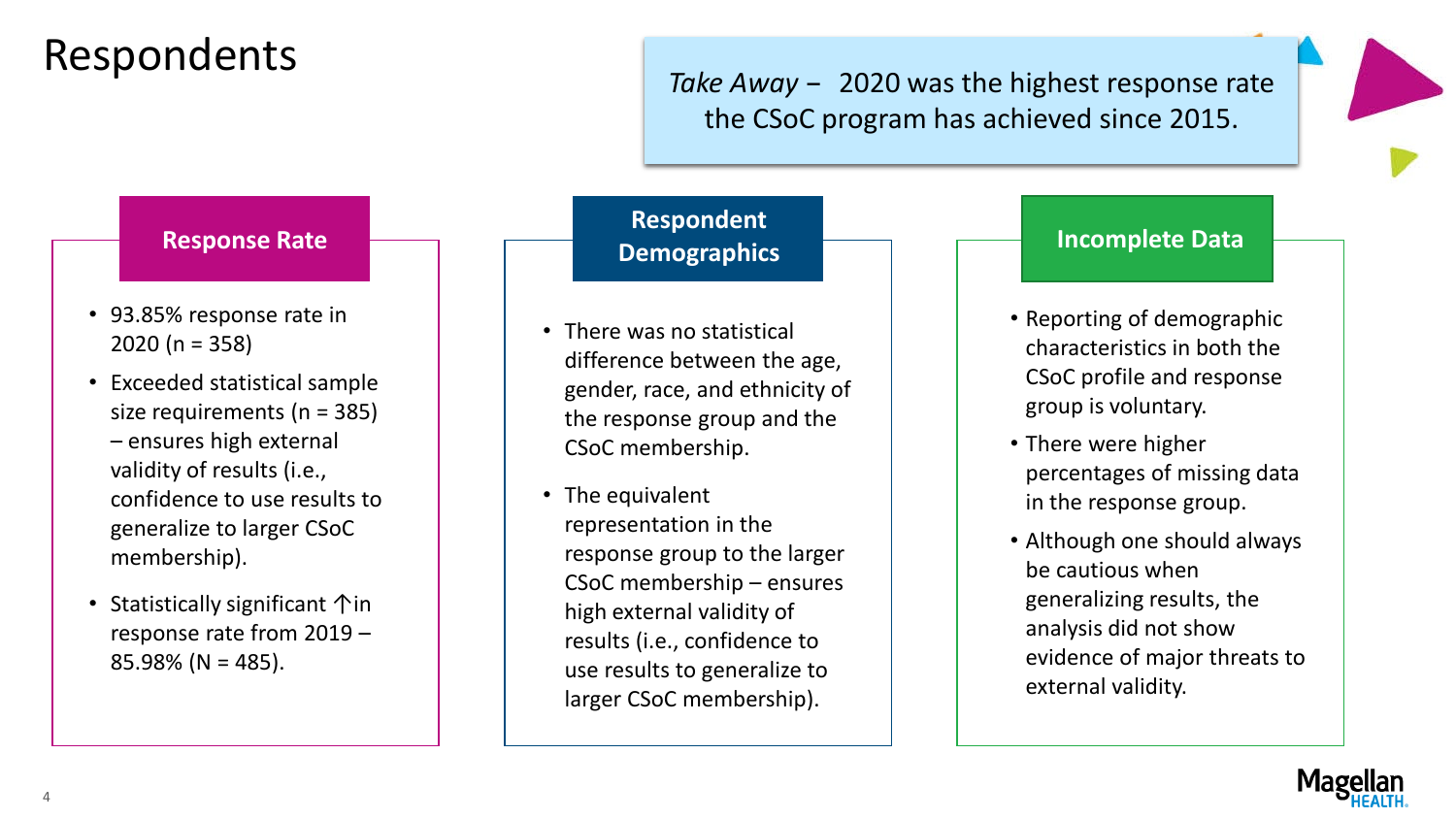### 2020 Results

*Take Away* – Program Received Highest Rating for Overall Satisfaction since 2015.



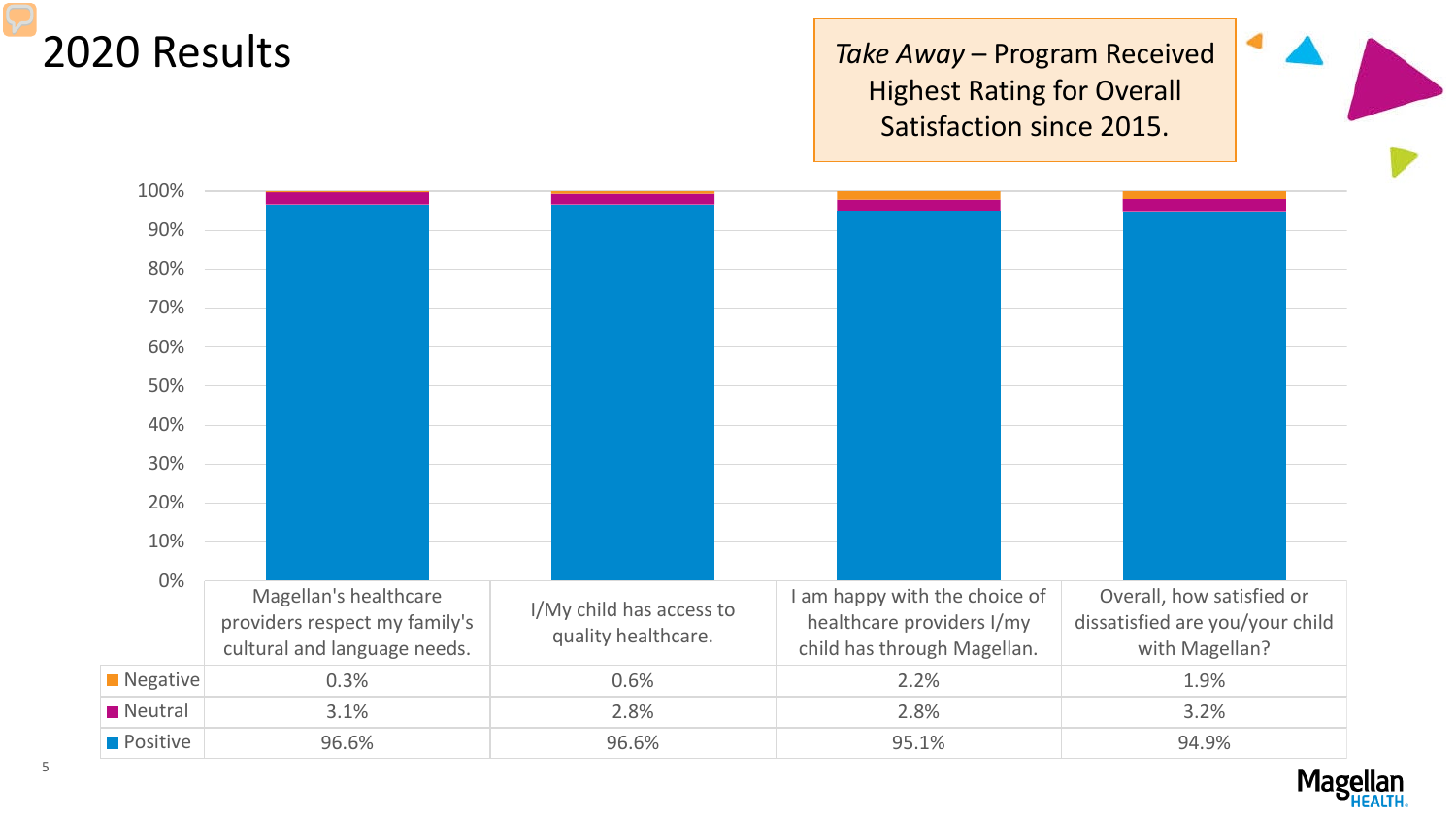## Analysis of Results

- Analysis is conducted through comparison of results against the goal of 85% positive and to 2019 results.
- There was not a statistical difference seen for most of the questions when comparing 2019 and 2020 results. 2 questions were statistically different.
- *Significant Improvement:* How effective or ineffective was Magellan at meeting your/your child's needs?
	- − ↑ 9.41 percentage points, 84.8% positive in 2019 to 94.20% positive in 2020.
- *Significant Decline:* The place to receive services was convenient (parking, public transportation, distance, etc.).
	- − ↓ 4.94 percentage points, 90.0% positive in 2019 to 85.1% positive in 2020.
	- − Decline caused by an increase in neutral responses *NOT* increase in negative responses
		- − ↑ 5.9 percentage points, 8.1% neutral in 2019 to 14.0% neutral in 2020.
		- − ↓ 1.0 percentage point, 1.9% negative in 2019 to 0.9% negative in 2020.
	- − While under the COVID-19 emergency declarations, services are predominantly rendered via telehealth.
	- − It is believed the increase in neutral responses was likely due to the question not being applicable to more respondents than in 2019.

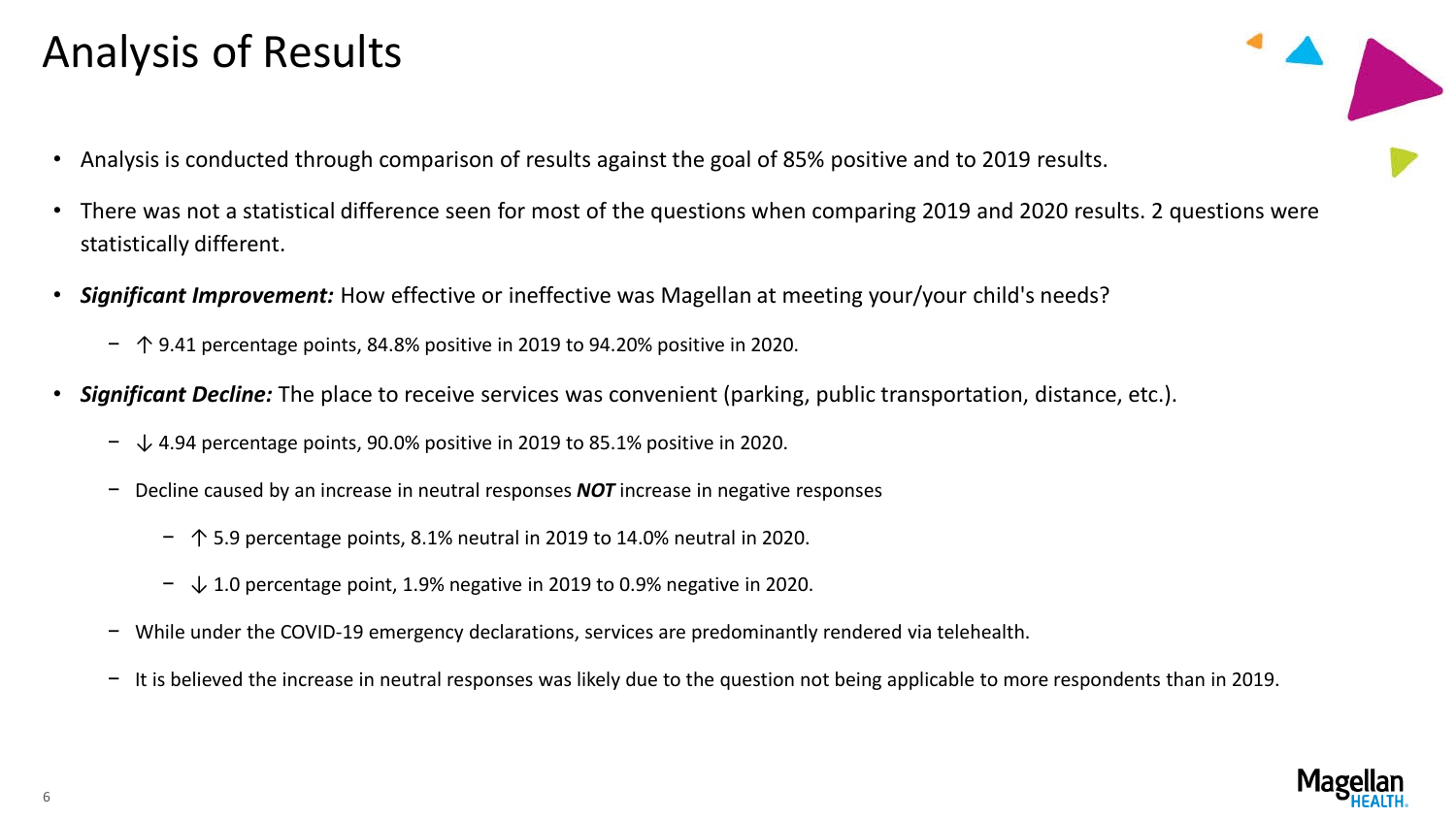### What youth and families said about CSoC?



Sample responses we received when respondents were asked: What is the first thing you would like us to work on to make your child's experience with CSoC (Magellan) better?

- Facilitator from Region 4 wrote, "Mom stated that there's nothing more to be done because, her child has had a great experience working with CSoC. Mom appreciates the professionalism of providers that cause her child to quickly open up to everyone."
- Caregiver in Region 5 stated, "Our workers are lifesavers!!! We could not get through our rough times without them!!! Give them a pay raise!! That is what should be worked in to make it better!!"
- Caregiver from Region 6 said, "With the exception of the hurricanes and the pandemic, we are pleased. We are very anxious to get back on services. Our child is really responsive to our sessions!"
- Caregiver from Region 9 stated, "The only thing that is limiting us at this time is that COVID is restricting in home services. We are not comfortable with face to face at this time but having those services would make things better. Currently telehealth is providing services for us."

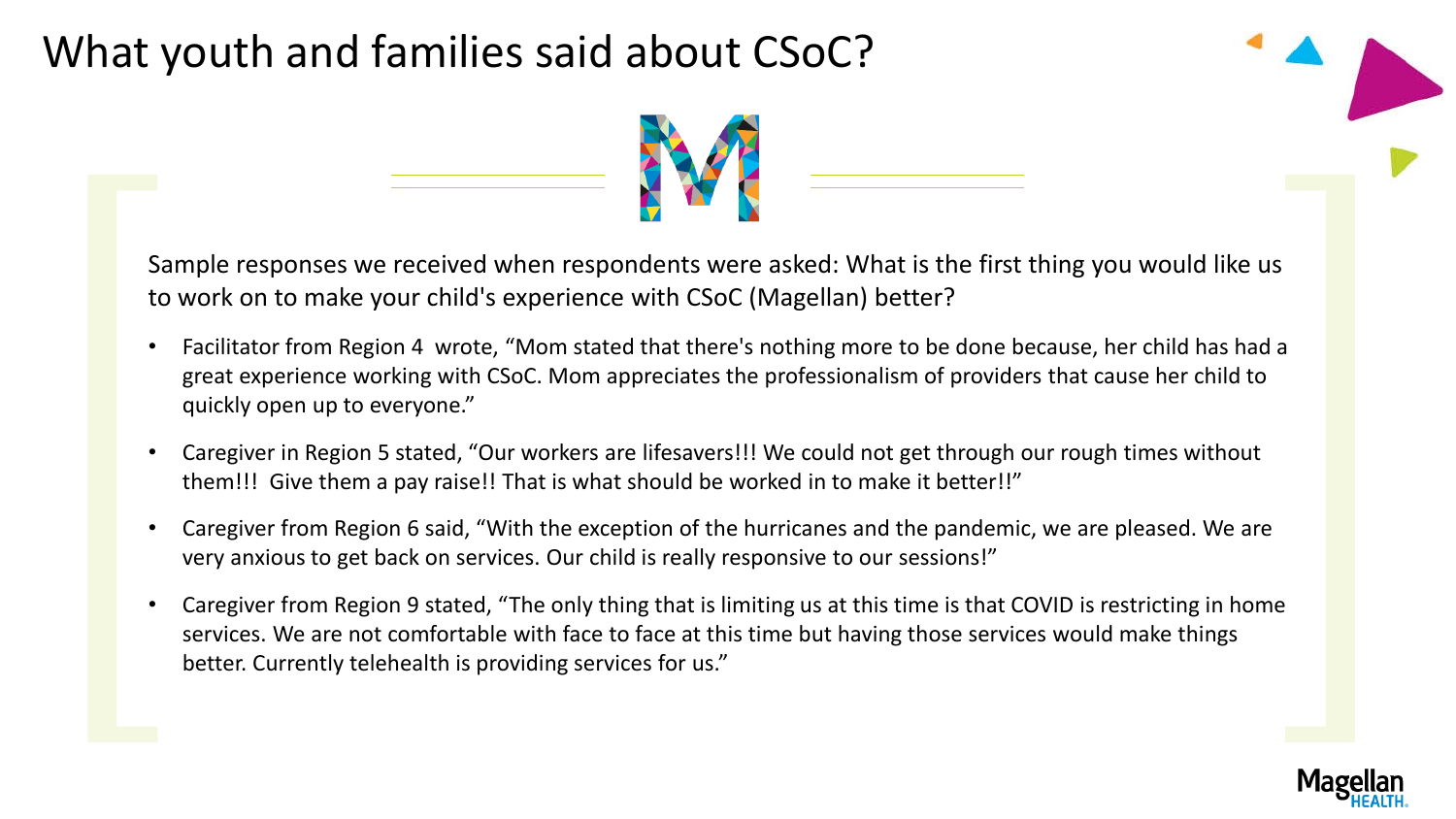### Planned Actions for 2021

*What worked well* → Flexible sampling methodology reduced administrative burden while still achieving a statistically valid sample size. Screening questions was useful to determine utility of question.



*What needs improvement →* Demographic questions were not collected for nonrespondents.

*Planned Actions →* Provide non-respondents with an option to share demographic information prior to submitting survey.

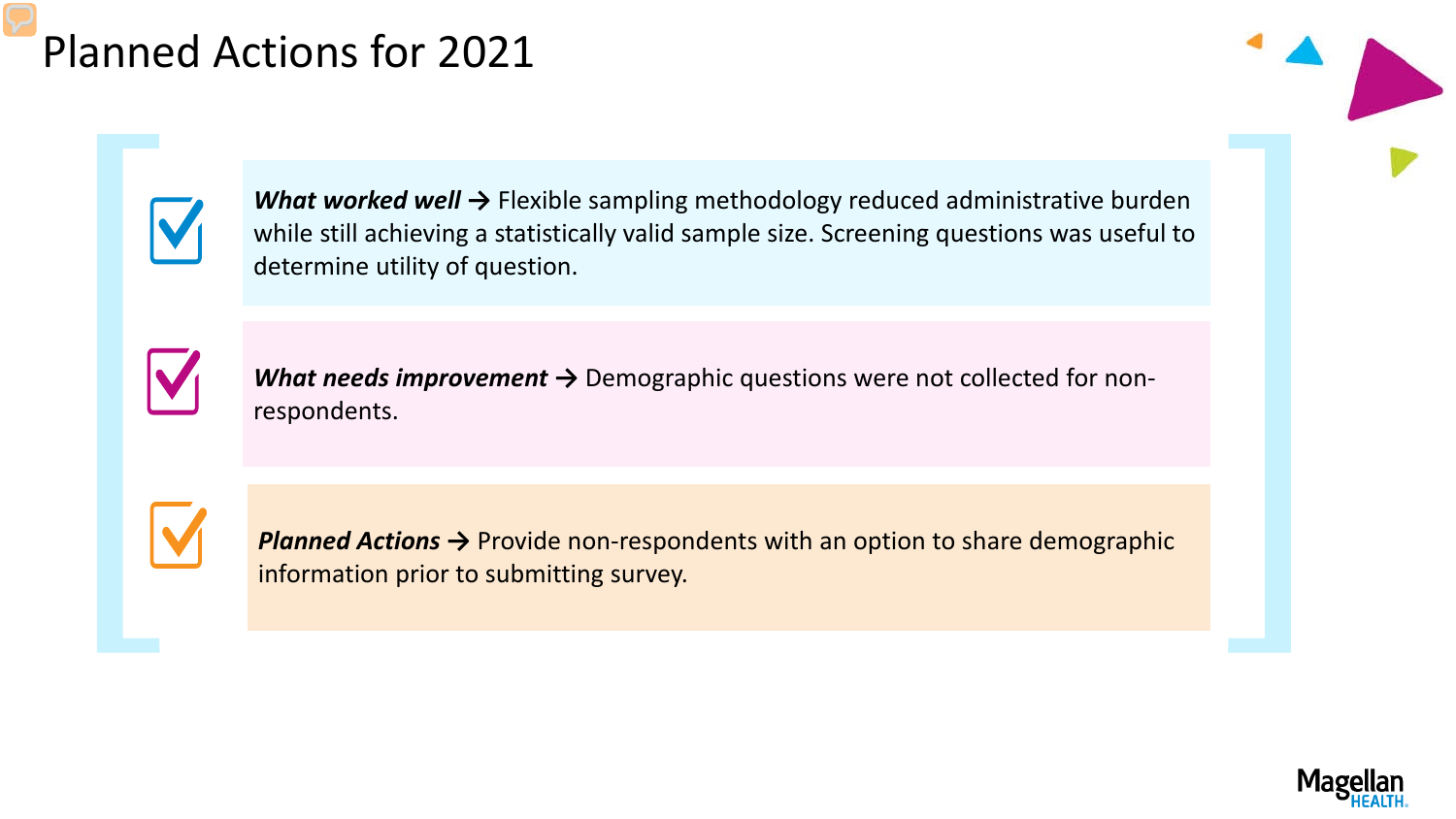